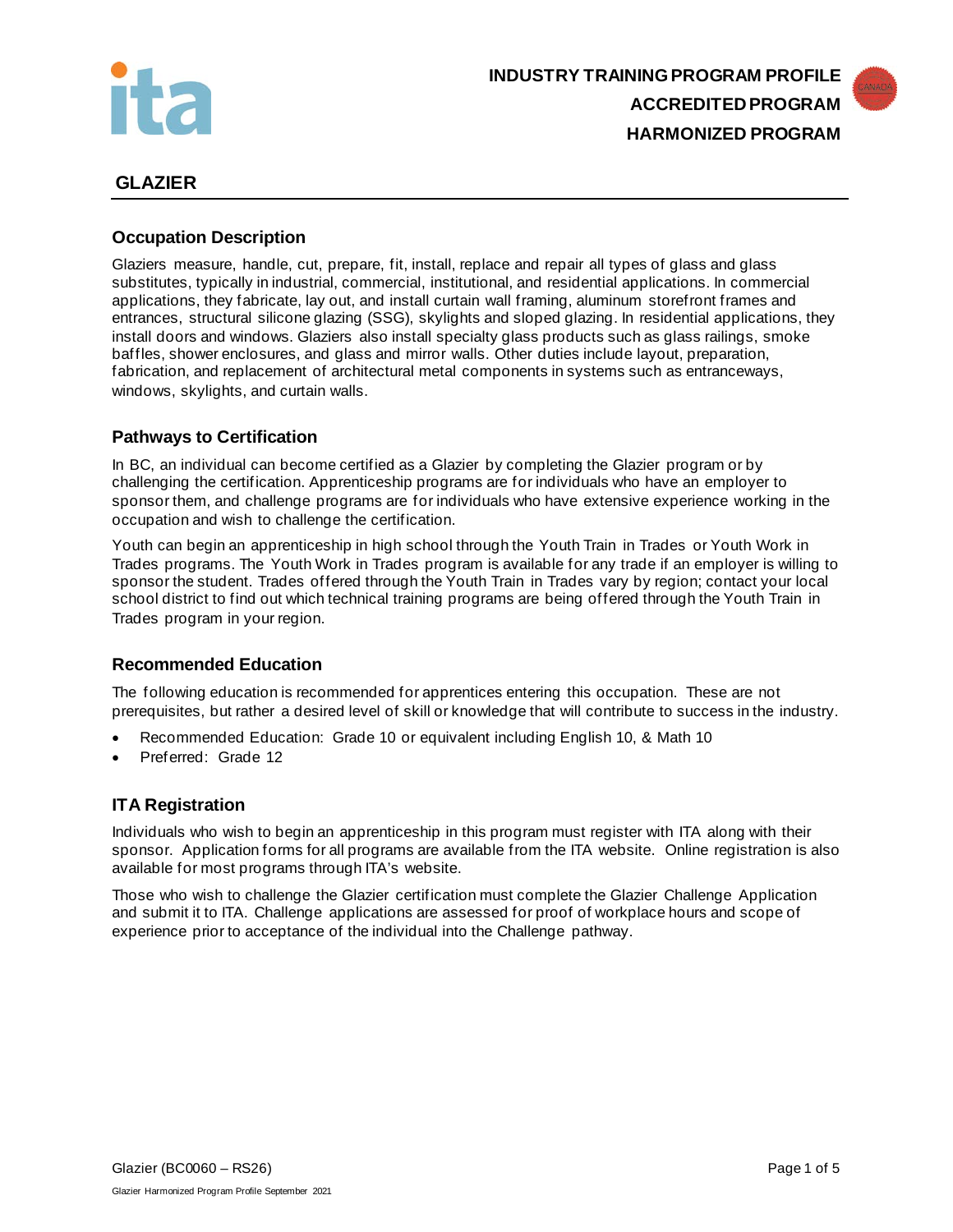

# **Apprenticeship Pathway**

This graphic provides an overview of the Glazier apprenticeship pathway.



CROSS-PROGRAM CREDITS

*Individuals who hold the credentials listed below are entitled to receive partial credit toward the completion requirements of this program*

*None*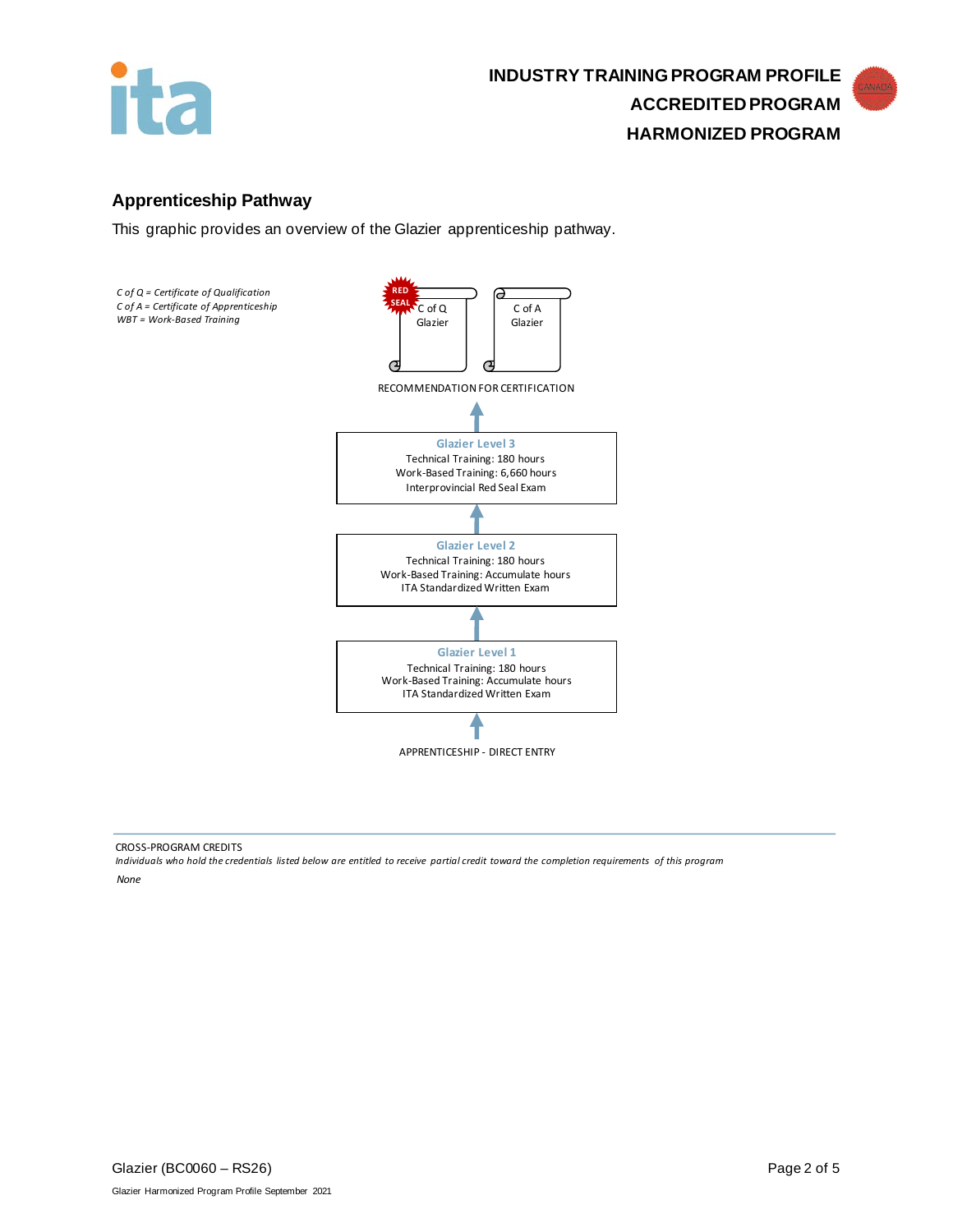



|                                | <b>Apprenticeship Program Standards</b>                                                                                                                                                |                                                                                                                                                                                                                                                                                |  |
|--------------------------------|----------------------------------------------------------------------------------------------------------------------------------------------------------------------------------------|--------------------------------------------------------------------------------------------------------------------------------------------------------------------------------------------------------------------------------------------------------------------------------|--|
| <b>Credentials Awarded</b>     | Glazier – Certificate of Qualification with Red Seal endorsement<br>Glazier-Certificate of Apprenticeship                                                                              |                                                                                                                                                                                                                                                                                |  |
| ITA Registration Prerequisites | • Agreement signed by the employer to sponsor the apprentice                                                                                                                           |                                                                                                                                                                                                                                                                                |  |
| <b>Completion Requirements</b> | Certification as a Glazier is awarded upon successful completion of:                                                                                                                   |                                                                                                                                                                                                                                                                                |  |
|                                | Requirement                                                                                                                                                                            | Level of Achievement Required                                                                                                                                                                                                                                                  |  |
|                                | <b>Technical Training</b>                                                                                                                                                              | Minimum 70% in each level of technical training:<br>• Level 1:180 hours and<br>ITA standardized written exam<br>• Level 2:180 hours and<br>ITA standardized written exam<br>Level 3: 180 hours                                                                                 |  |
|                                | Interprovincial Red Seal Exam                                                                                                                                                          | Minimum 70%                                                                                                                                                                                                                                                                    |  |
|                                | Work-Based Training                                                                                                                                                                    | 6,660 hours<br>٠                                                                                                                                                                                                                                                               |  |
|                                | Recommendation for Certification                                                                                                                                                       | • Recommendation for certification signed by<br>the Sponsor and an individual holding<br>credentials eligible for sign-off authority                                                                                                                                           |  |
| <b>Program Duration</b>        | Duration varies depending on how training is delivered, but the program generally takes<br>4 years to complete.                                                                        |                                                                                                                                                                                                                                                                                |  |
|                                | and/or level challenge where these options are available.                                                                                                                              | The technical training requirement is typically met through block-release training (full-<br>time, at school) delivered by an ITA-approved training provider. It can also be met<br>through approved alternative training models (e.g., distance education, online, part-time) |  |
| Sign-off Authority             | Credentials eligible to sign-off on the Recommendation for Certification:<br>$\;\blacksquare\;$ Glazier – Certificate of Qualification<br>Glazier-Interprovincial Red Seal endorsement |                                                                                                                                                                                                                                                                                |  |
|                                |                                                                                                                                                                                        |                                                                                                                                                                                                                                                                                |  |
|                                | • ITA-issued letter authorizing supervision and sign-off of apprentices in this occupation                                                                                             |                                                                                                                                                                                                                                                                                |  |
| Challenging a Level            | The following levels of technical training can be challenged for advanced placement in<br>this program:                                                                                |                                                                                                                                                                                                                                                                                |  |
|                                | $\blacksquare$ Level 1                                                                                                                                                                 |                                                                                                                                                                                                                                                                                |  |
| <b>Cross-Program Credits</b>   | Individuals who hold the credentials listed below are entitled to receive partial credit<br>toward the completion requirements of this program                                         |                                                                                                                                                                                                                                                                                |  |
|                                | Credential                                                                                                                                                                             | Credit(s) Granted                                                                                                                                                                                                                                                              |  |
|                                | None                                                                                                                                                                                   | None                                                                                                                                                                                                                                                                           |  |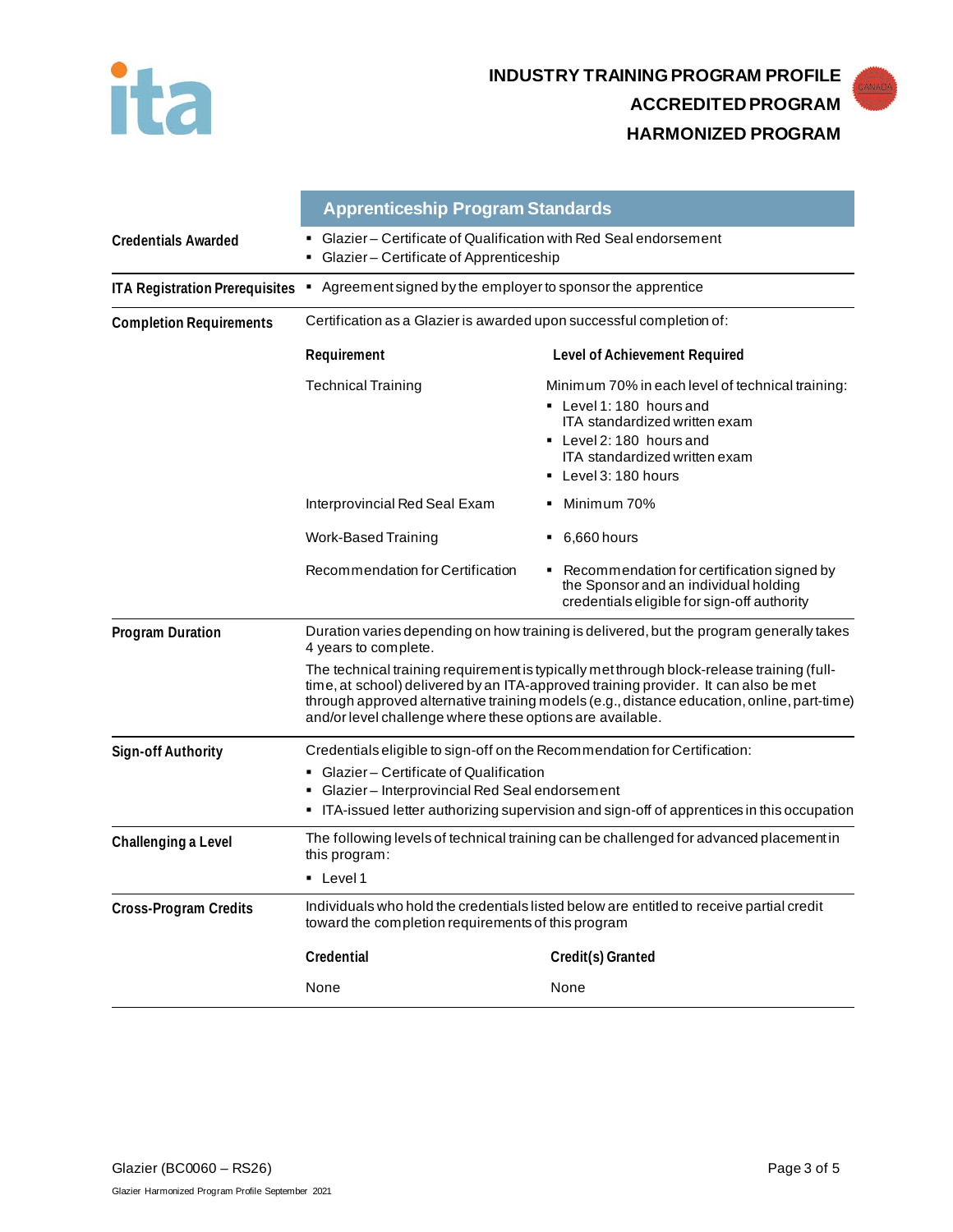

## **Challenge Pathway**

This graphic provides an overview of the Glazier challenge pathway.



#### CROSS-PROGRAM CREDITS

*Individuals who hold the credentials listed below are entitled to receive partial credit toward the completion requirements of this program None*

|                                             | <b>Challenge Program Standards</b>                                                                                                       |                                                    |
|---------------------------------------------|------------------------------------------------------------------------------------------------------------------------------------------|----------------------------------------------------|
| <b>Credentials Awarded</b>                  | Glazier – Certificate of Qualification with Red Seal endorsement                                                                         |                                                    |
| <b>ITA Registration Prerequisites</b>       | An approved Challenge Application, which includes:<br>• 9,990 documented hours of directly related experience working in the occupation  |                                                    |
| <b>Credentials Entitled to</b><br>Challenge | Individuals who hold the credentials listed below are considered to have met the<br>prerequisites for challenging this program<br>• None |                                                    |
| <b>Completion Requirements</b>              | Certification as a Glazier is awarded upon successful completion of:<br>Requirement<br>Interprovincial Red Seal Exam                     | Level of Achievement Required<br>Minimum 70%<br>۰. |